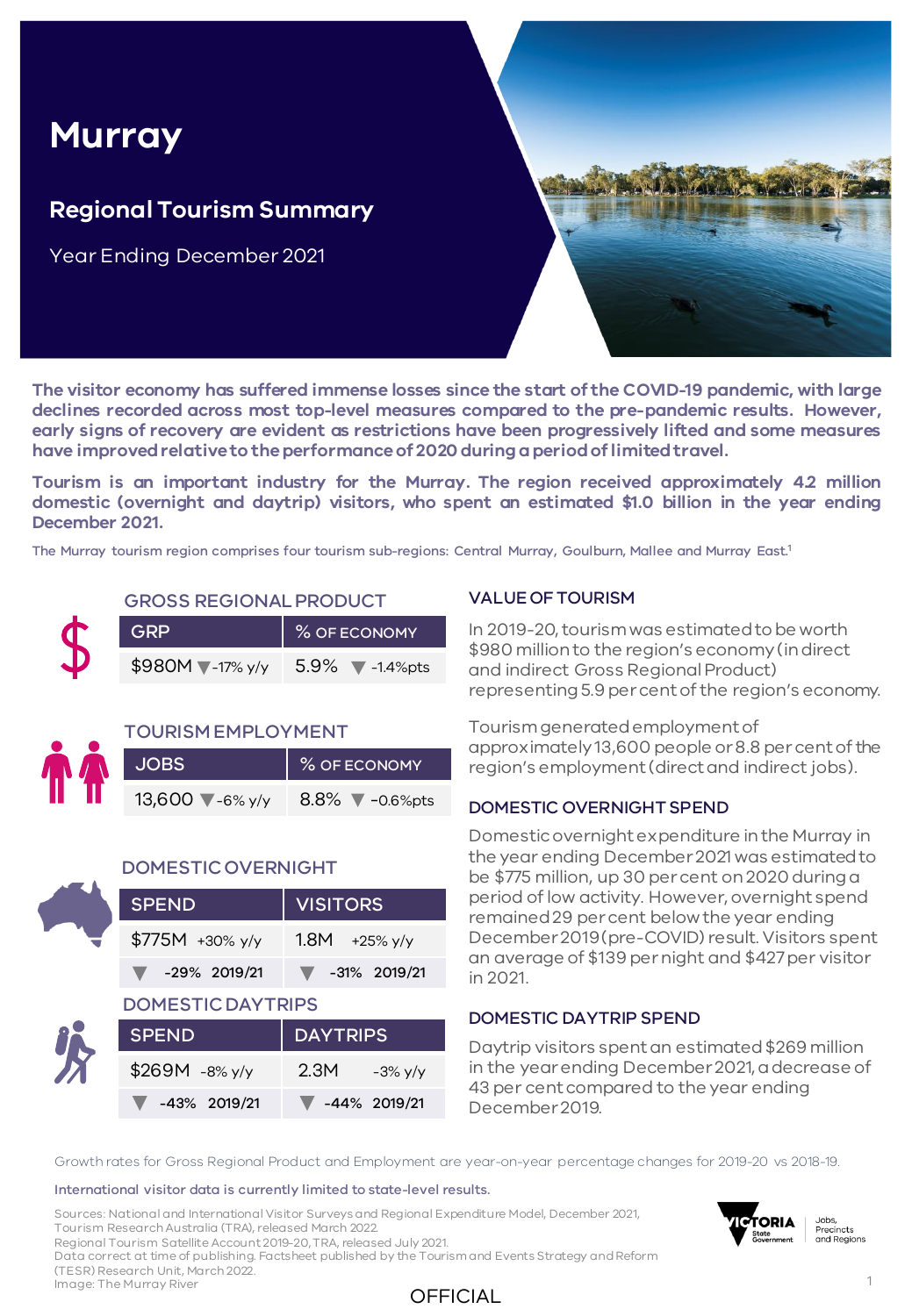#### **Murray Key Regional Tourism Statistics**

| <b>Tourism Economic Contribution</b> |      |      |       |       |       | 2014-15 2015-16 2016-17 2017-18 2018-19 2019-20 | <b>YOY</b><br>change<br>$(2019-20)$<br>$(\%)$ |
|--------------------------------------|------|------|-------|-------|-------|-------------------------------------------------|-----------------------------------------------|
| <b>Gross Regional Product (GRP)</b>  |      |      |       |       |       |                                                 |                                               |
| Direct GRP (\$m)                     | 489  | 484  | 540   | 568   | 613   | 519                                             | $-15%$                                        |
| Indirect GRP (\$m)                   | 476  | 462  | 520   | 553   | 572   | 461                                             | $-19%$                                        |
| Total GRP (\$m)                      | 965  | 946  | 1,060 | 1,121 | 1,185 | 980                                             | -17%                                          |
| Direct GRP (%)                       | 3.6% | 3.5% | 3.7%  | 3.7%  | 3.8%  | 3.1%                                            | $-0.7%$ pts                                   |
| Indirect GRP (%)                     | 3.5% | 3.4% | 3.6%  | 3.6%  | 3.5%  | 2.8%                                            | $-0.8%$ pts                                   |
| Total GRP (%)                        | 7.1% | 6.9% | 7.3%  | 7.3%  | 7.3%  | 5.9%                                            | $-1.4%$ pts                                   |
| <b>Persons Employed</b>              |      |      |       |       |       |                                                 |                                               |
| Direct Employment (000s)             | 9.9  | 9.4  | 10.6  | 11.1  | 11.1  | 10.8                                            | $-3%$                                         |
| Indirect Employment (000s)           | 2.7  | 2.7  | 3.0   | 3.2   | 3.3   | 2.7                                             | $-18%$                                        |
| Total Employment (000s)              | 12.6 | 12.1 | 13.6  | 14.3  | 14.4  | 13.6                                            | -6%                                           |
| Direct Employment (%)                | 7.3% | 6.8% | 7.3%  | 7.5%  | 7.2%  | 7.0%                                            | $-0.2%$ pts                                   |
| Indirect Employment (%)              | 2.0% | 1.9% | 2.1%  | 2.2%  | 2.2%  | $1.8\%$                                         | $-0.4\%$ pts                                  |
| Total Employment (%)                 | 9.3% | 8.7% | 9.4%  | 9.6%  | 9.4%  | 8.8%                                            | -0.6%pts                                      |

| <b>Visitors, Nights and Expenditure</b>        | <b>YE Dec</b><br>2016 | YE Dec YE Dec YE Dec YE Dec<br>2017 | 2018             | 2019  | 2020                     | <b>YE Dec</b><br>2021    | <b>YOY</b><br>change<br>(YE Dec<br>2020-21)<br>$(\%)$ | 2 year<br>change<br>(YE Dec<br>$2019 - 21$<br>$(\%)$ | <b>YE Dec</b><br>2021 Share<br><b>Total</b> |
|------------------------------------------------|-----------------------|-------------------------------------|------------------|-------|--------------------------|--------------------------|-------------------------------------------------------|------------------------------------------------------|---------------------------------------------|
| <b>Domestic</b>                                |                       |                                     |                  |       |                          |                          |                                                       |                                                      |                                             |
| Daytrip visitors (000's)                       | 2,849                 | 3,251                               | 3,355            | 4,160 | 2,399                    | 2,335                    | $-3%$                                                 | $-44%$                                               | 56.2%                                       |
| Overnight visitors (000's)                     | 2,084                 | 2,459                               | 2,538            | 2,642 | 1,449                    | 1,817                    | 25%                                                   | $-31%$                                               | 43.8%                                       |
| Total domestic visitors (000's)                | 4,933                 | 5,710                               | 5,894            | 6,802 | 3,848                    | 4,152                    | 8%                                                    | $-39%$                                               | 100.0%                                      |
| Visitor nights (000's)                         | 5,639                 | 6,403                               | 7,637            | 8,214 | 4,560                    | 5,585                    | 22%                                                   | $-32%$                                               | 100.0%                                      |
| Length of stay (nights)                        | 2.7                   | 2.6                                 | 3.0 <sub>2</sub> | 3.1   | 3.1                      | 3.1                      |                                                       |                                                      |                                             |
| Daytrip Expenditure (\$m)                      | 341                   | 385                                 | 407              | 474   | 293                      | 269                      | $-8%$                                                 | $-43%$                                               | 25.8%                                       |
| Daytrip spend per trip                         | 120                   | 118                                 | 121              | 114   | 122                      | 115                      |                                                       |                                                      |                                             |
| Domestic Overnight Expenditure (\$m)           | 774                   | 859                                 | 1,008            | 1,098 | 595                      | 775                      | 30%                                                   | $-29%$                                               | 74.2%                                       |
| Domestic Overnight Spend per Visitor (\$)      | 371                   | 349                                 | 397              | 416   | 411                      | 427                      |                                                       |                                                      |                                             |
| Domestic Overnight Spend per Night (\$)        | 137                   | 134                                 | 132              | 134   | 131                      | 139                      |                                                       |                                                      |                                             |
| Total Domestic Expenditure (\$m)               | 1,115                 | 1,243                               | 1,414            | 1,572 | 889                      | 1,044                    | 17%                                                   | $-34%$                                               | 100.0%                                      |
| International                                  |                       |                                     |                  |       |                          |                          |                                                       |                                                      |                                             |
| Overnight visitors (000's)                     | 61                    | 55                                  | 61               | 61    | 10                       | ÷                        | $\overline{\phantom{a}}$                              | $\overline{\phantom{a}}$                             | $\overline{\phantom{a}}$                    |
| Visitor nights (000's)                         | 1,646                 | 1,330                               | 1.841            | 1,966 | $\overline{\phantom{a}}$ | ۰                        | $\overline{\phantom{a}}$                              | $\sim$                                               | $\overline{\phantom{a}}$                    |
| Length of stay (nights)                        | 27.0                  | 24.2                                | 30.2             | 32.4  | $\overline{\phantom{a}}$ | $\overline{\phantom{0}}$ |                                                       |                                                      |                                             |
| International Overnight Expenditure (\$m)      | 91                    | 54                                  | 66               | 96    | 8                        | ÷,                       | $\overline{\phantom{a}}$                              | $\overline{\phantom{a}}$                             | L.                                          |
| International Overnight Spend per Visitor (\$) | 1,488                 | 981                                 | 1,081            | 1,586 | 767                      | $\overline{\phantom{0}}$ |                                                       |                                                      |                                             |
| International Overnight Spend per Night (\$)   | 55                    | 41                                  | 36               | 49    |                          | ۰                        |                                                       |                                                      |                                             |

For year ending December 2021, international visitor data is currently limited to state-level results.

Sources: National and International Visitor Surveys and Regional Expenditure Model, December 2021, TRA, released March 2022.

Regional Tourism Satellite Account 2019-20, TRA, released July 2021.

Improvements in the NVS methodology has resulted in a break in series. Please use caution when comparing 2020 and 2021 results with previous time periods and releases.

For further information on methodology changes and impacts refer to the TRA NVS Methodology. Note: Figures noted as '-' are under the publishable threshold.

Factsheet published by the TESR Research Unit, March 2022



Jobs,<br>Precincts and Regions